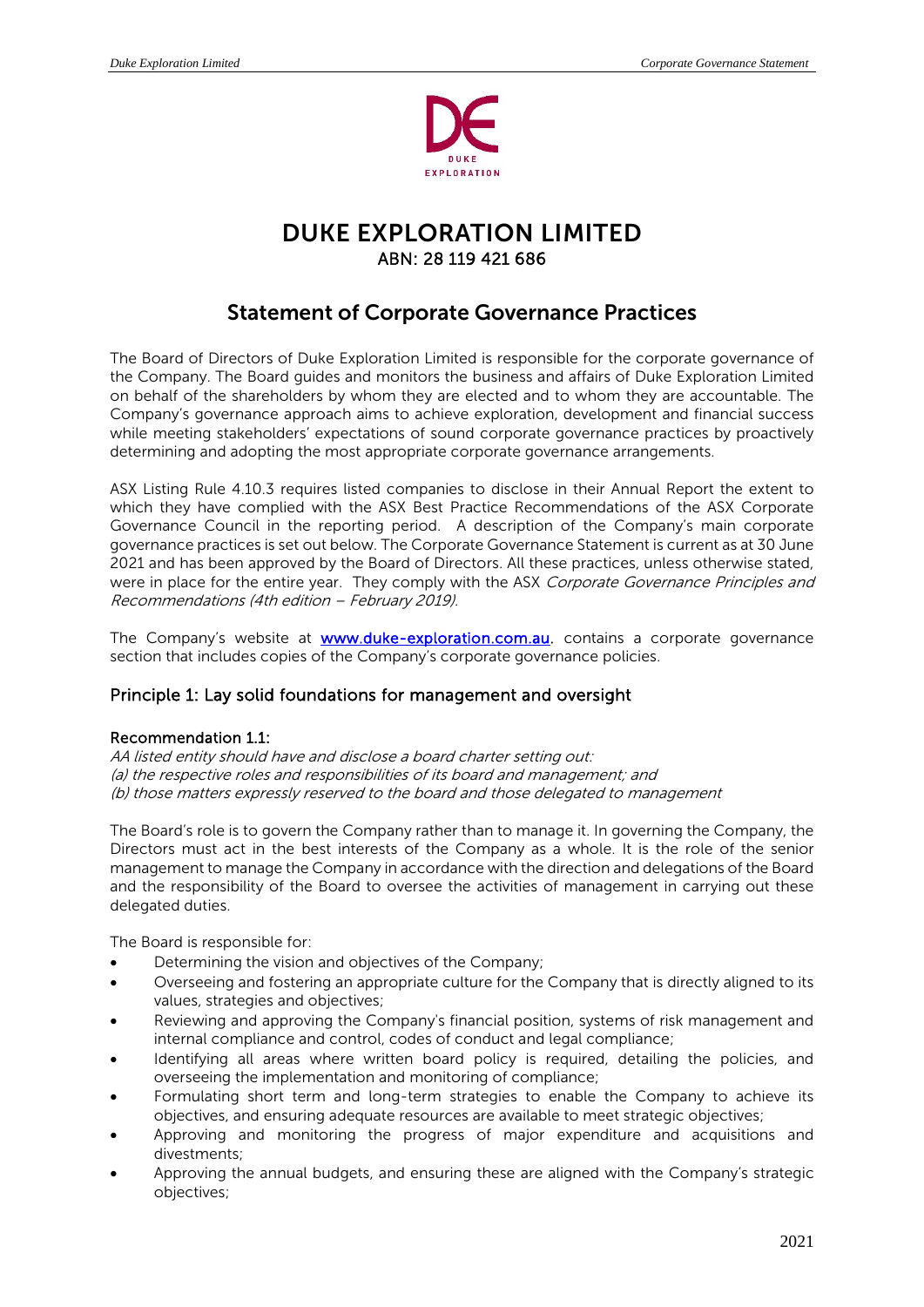- Being responsible for the Company's senior management and personnel including appointing and, where appropriate, removing the Chairman;
- Ratifying the appointment, and where appropriate, the removal of the Executive Directors and the Company Secretary;
- Evaluating the performance of the senior management team and determining their remuneration;
- Delegating appropriate powers to senior management to ensure the effective day-to-day management of the business and monitoring the exercise of these powers;
- Ensuring that policies and procedures are in place consistent with the Company's objectives, and that the Company and its officers act legally, ethically and responsibly in all matters.
- Ensuring corporate accountability to the shareholders primarily through adopting an effective shareholder communications strategy.

The Managing Director is responsible for the attainment of the Company's goals and vision for the future, in accordance with the strategies, policies, programs and performance requirements approved by the Board.

The Managing Director's specific responsibilities include:

- Responsibility for the achievement of corporate goals and objectives;
- Development of short, medium and long term corporate strategies and planning to achieve the Company's vision and overall business objectives;
- Implementing and monitoring strategy and reporting/presenting to the Board on current and future initiatives;
- Assessment of business opportunities of potential benefit to the Company;
- Establish and maintain effective and positive relationships with Board members, shareholders, the investment community and other government and business liaisons;
- Undertake the role of key company spokesperson;
- Ensure statutory, legal and regulatory compliance and comply with corporate policies and standards;
- Ensure appropriate risk management practices and policies are in place; and
- Select and appoint staff.

This statement of matters reserved for the Board and areas of delegated authority to the Managing Director and senior executives is contained in the Board Charter posted on the Company's website.

### Recommendation 1.2:

A listed entity should:

(a) undertake appropriate checks before appointing a director or senior executive or putting someone forward for election as a director; and

(b) provide security holders with all material information in its possession relevant to a decision on whether or not to elect or re-elect a director.

The Company undertakes checks on any person who is being considered as a director. These checks may include character, experience, education and financial history and background.

All security holder releases will contain material information about any candidate to enable an informed decision to be made on whether or not to elect or re-elect a director.

### Recommendation 1.3:

A listed entity should have a written agreement with each director and senior executive setting out the terms of their appointment.

The Managing Director has a formal employment contract and the non-executive directors have a letter of appointment including a director's interest agreement with respect to disclosure of security interests. The other senior executives also have formal written agreements setting out their terms of appointment.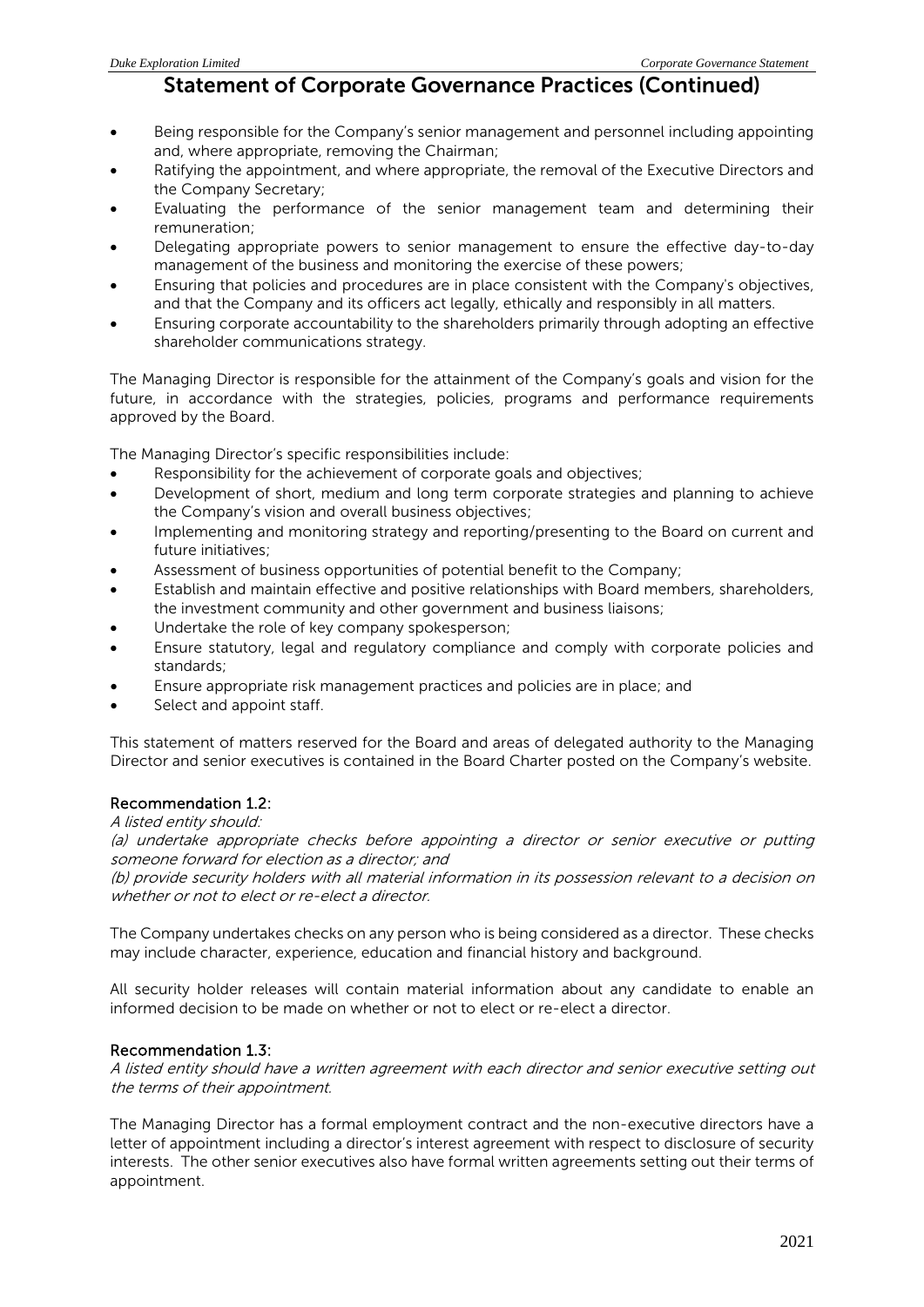### Recommendation 1.4:

The company secretary of a listed entity should be accountable directly to the board, through the chair, on all matters to do with the proper functioning of the board

The Company Secretary has a direct reporting line to the Board, through the Chair.

## Recommendation 1.5:

A listed entity should

- (a) have and disclose a diversity policy;
- (b) through its board or a committee of the board set measurable objectives for achieving gender diversity in the composition of its board, senior executives and workforce generally; and
- (c) disclose in relation to each reporting period:
	- 1. the measurable objectives set for that period to achieve gender diversity;
	- 2. the entity's progress towards achieving those objectives; and
	- 3. either:
		- A. the respective proportions of men and women on the board, in senior executive positions and across the whole workforce (including how the entity has defined "senior executive" for these purposes); or
		- B. if the entity is a "relevant employer" under the Workplace Gender Equality Act, the entity's most recent "Gender Equality Indicators", as defined in and published under that Act

The Company recognises that a talented and diverse workforce is a key competitive advantage. The Company is committed to developing a workplace that promotes diversity. The Company's policy is to recruit and manage on the basis of competence and performance regardless of age, nationality, race, gender, religious beliefs, sexuality, physical ability or cultural background. The Diversity Policy can be viewed on the Company's website.

The Company has two staff (excluding the Non-executive directors), none of which are woman. There are no women in senior executive positions or on the board but a number of women are used to technical consultants.

### Recommendation 1.6:

A listed entity should:

- a) have and disclose a process for periodically evaluating the performance of the board, its committees and individual directors; and
- b) disclose for each reporting period whether a performance evaluation has been undertaken in accordance with that process during or in respect of that period.

Due to the size of the Board and the nature of its business, it has not been deemed necessary to institute a formal documented performance review program of individuals. The Chairman conducts an informal review during the financial year whereby the performance of the Board as a whole and the individual contributions of each Director are discussed. The board considers that at this stage of the Company's development an informal process is appropriate.

### Recommendation 1.7:

A listed entity should:

- a) have and disclose a process for evaluating the performance of its senior executives at least once every reporting period; and
- b) disclose for each reporting period whether a performance evaluation has been undertaken in accordance with that process during or in respect of that period.

The Board undertakes a review of the senior executives' performance, at least annually, including setting the goals for the coming year and reviewing the achievement of these goals.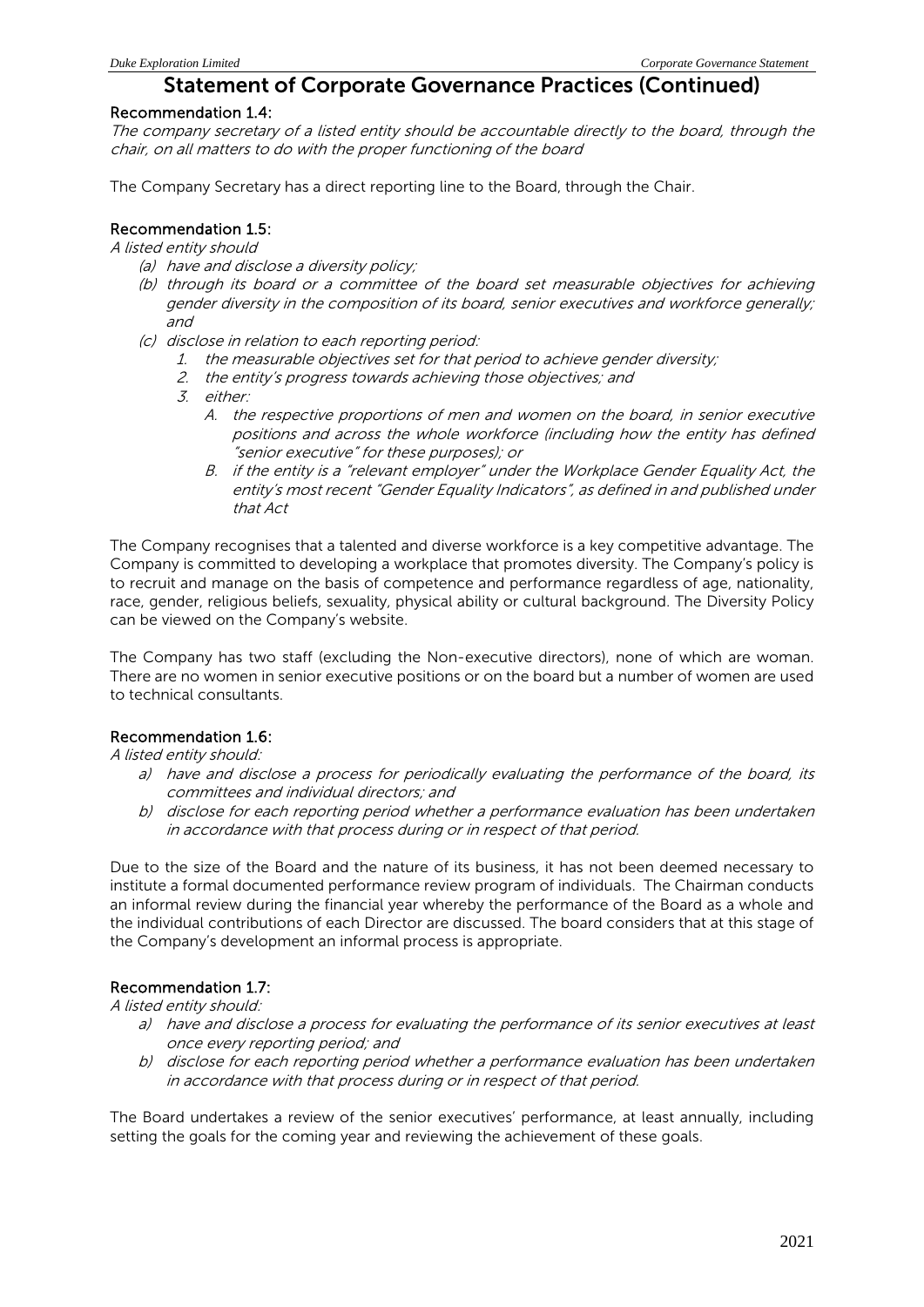Performance has been measured to date by the efficiency and effectiveness of the enhancement of the Company's mineral interest portfolio, the designing and implementation of the exploration and development programme and the securing of ongoing funding so as to continue its exploration and development activities. This performance evaluation is not based on specific financial indicators such as earnings or dividends as the Company is at the exploration stage and during this period is expected to incur operating losses.

Due to the size of the Company and the nature of its business, it has not been deemed necessary to institute a formal documented performance review program of senior executives. The Chairman conducts an informal review process whereby he discusses with the Managing Director and Exploration Manager the approach toward meeting the short and long term objectives of the Company. The board considers that at this stage of the Company's development an informal process is appropriate.

### Principle 2: Structure the board to be effective and add value

### Recommendation 2.1:

The board of a listed entity should:

- a) have a nomination committee which:
	- 1. has at least three members, a majority of whom are independent directors; and
	- 2. is chaired by an independent director,

and disclose:

- 3. the charter of the committee;
- 4. the members of the committee; and
- 5. as at the end of each reporting period, the number of times the committee met throughout the period and the individual attendances of the members at those meetings; or
- b) if it does not have a nomination committee, disclose that fact and the processes it employs to address board succession issues and to ensure that the board has the appropriate balance of skills, knowledge, experience, independence and diversity to enable it to discharge its duties and responsibilities effectively.

The Company does not have a nomination committee. The Board considers that the Company is not currently of a size, nor are its affairs of such complexity, to justify the formation of separate or special committees at this time. The Board as a whole is able to address the governance aspects of the full scope of the Company's activities and to ensure that it adheres to appropriate ethical standards. In particular, the full Board considers those matters that would usually be the responsibility of a nomination committee. The Board considers that no efficiencies or other benefits would be gained by establishing a separate nomination committee.

Directors are appointed under the terms of the Company's Constitution. Appointments to the Board are based upon merit and against criteria that serves to maintain an appropriate balance of skills, expertise, and experience of the board. The categories considered necessary for this purpose are a blend of accounting and finance, business, technical and administration skills. Casual appointments must stand for election at the next annual general meeting of the Company.

Retirement and rotation of Directors are governed by the Corporations Act 2001 and the Constitution of the Company. All Directors, with the exception of the Managing Director (if appointed), serve for a period of three years before they are requested to retire and if eligible offer themselves for reelection.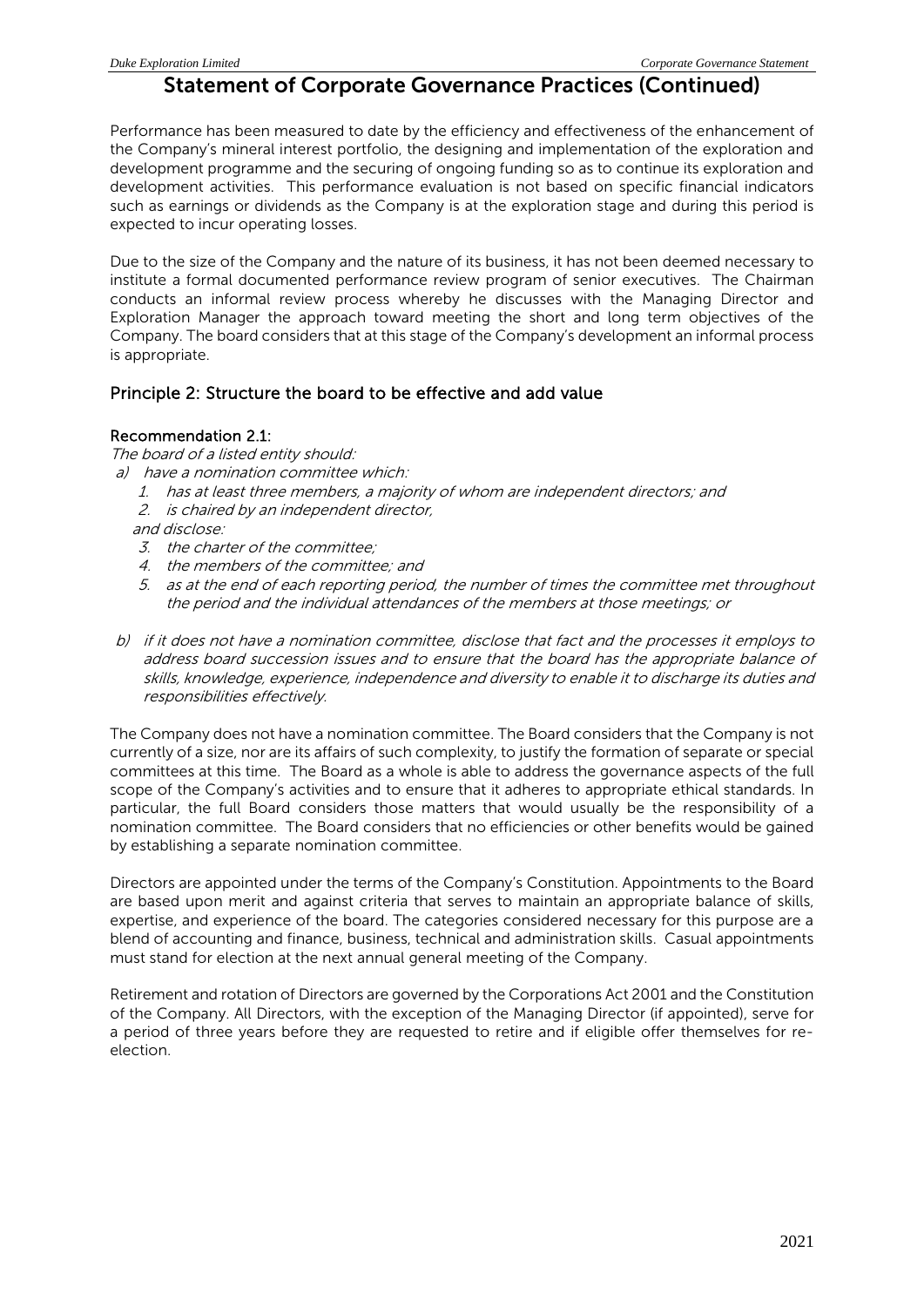### Recommendation 2.2:

A listed entity should have and disclose a Board skills matrix setting out the mix of skills that the Board currently has or is looking to achieve in its membership.

|                    | P. Condon | T Kapea | P. Frederiks | I. McAleese |
|--------------------|-----------|---------|--------------|-------------|
| Strategy           |           |         |              |             |
| Communication      |           |         |              |             |
| Fundraising        |           |         |              |             |
| Mining Industry    |           |         |              |             |
| Risk               |           |         |              |             |
| Governance         |           |         |              |             |
| <b>OH&amp;S</b>    |           |         |              |             |
| Environmental      |           |         |              |             |
| Accounting & Legal |           |         |              |             |

Each director has the right of access to all relevant company information and to the Company's employees and, subject to prior consultation with the Chairperson, may seek independent professional advice from a suitably qualified adviser at the Company's expense. The director must consult with an advisor suitably qualified in the relevant field and obtain the Chairperson's approval of the fee payable for the advice before proceeding with the consultation. A copy of the advice received by the director is made available to all other members of the board.)

### Recommendation 2.3:

A listed entity should disclose:

- a) the names of the directors considered by the board to be independent directors;
- b) if a director has an interest, position or relationship of the type described in Box 2.3 of the Principles (factors relevant to assessing the independence of a director) but the board is of the opinion that it does not compromise the independence of the director, the nature of the interest, position or relationship in question and an explanation of why the board is of that opinion; and
- c) the length of service of each director.

The names, experience and responsibilities of Directors of the Company in office at the date of this statement are set out in the Prospectus (including names of the directors considered to be independent directors and length of service of each director).

### Recommendation 2.4:

A majority of the Board of a listed entity should be independent directors.

In assessing whether a director is classified as independent, the Board considers the independence criteria set out in the ASX Corporate Governance Council Recommendation 2.3 and other facts, information and circumstances deemed by the Board to be relevant. Using the ASX Best Practice Recommendations on the assessment of the independence of Directors, the Board considers that of a total of four Directors, Mr Kapea and Mr McAleese are independent and therefore the Company does not have a majority of independent directors. The Company considers that each of the directors possesses the skills and experience suitable for building the Company and that the current composition of the Board is appropriate for the Company's current size and operations.

The Board takes the responsibilities of best practice in corporate governance seriously. It is the Board's intention to review its composition on a continual basis as the Company's expands its activities and greater demands and skills amongst Directors become necessary.

### Recommendation 2.5:

The Chair of the Board of a listed entity should be an independent director and, in particular, should not be the same person as the CEO of the entity.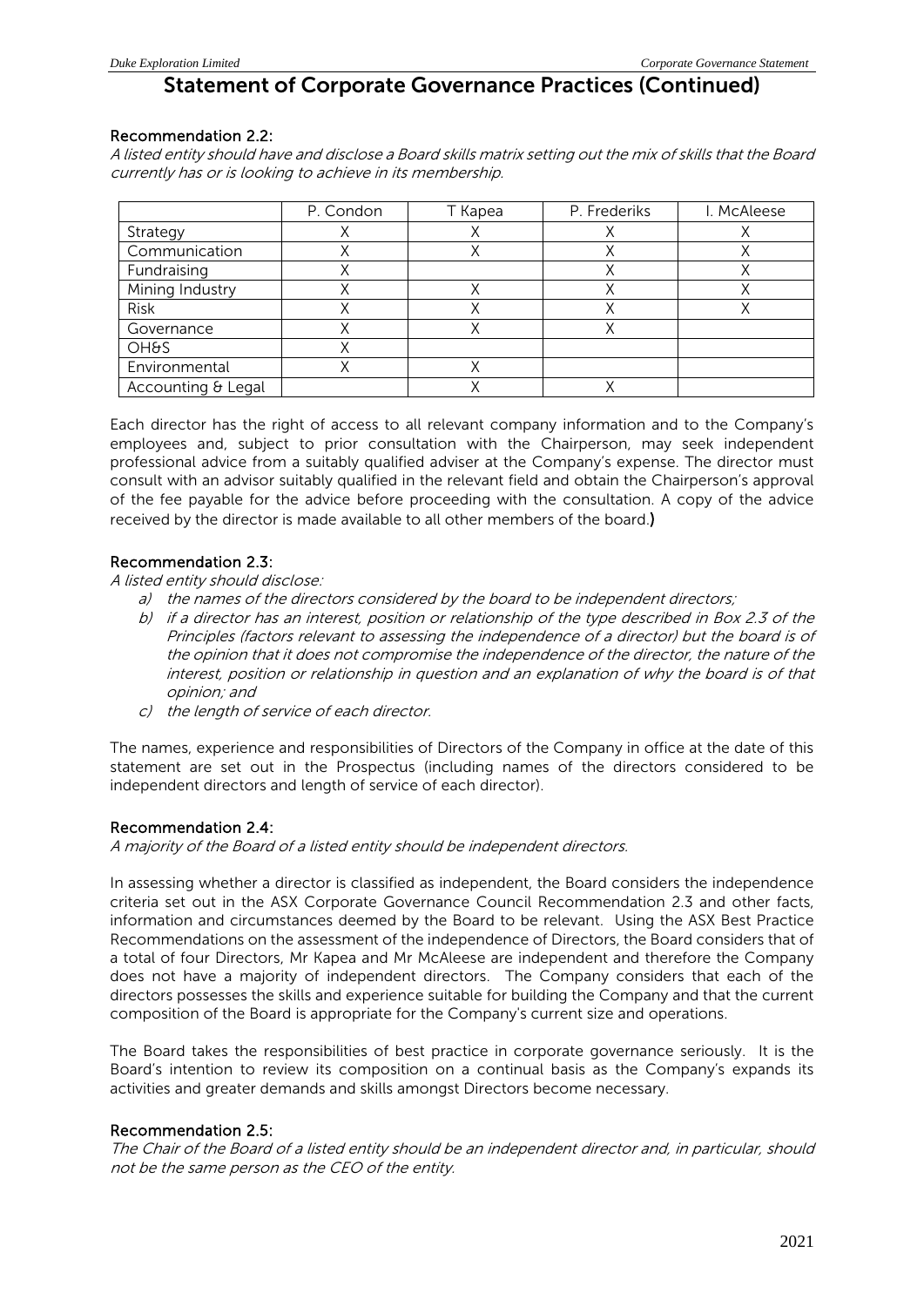The Chairman is considered the "lead" Director and utilises his experience, skills and leadership abilities to facilitate the governance processes. The Board considers that the Chairman, Mr Toko Kapea, is an independent Director.

### Recommendation 2.6:

A listed entity should have a program for inducting new directors and for periodically reviewing whether there is a need for existing directors to undertake professional development to maintain the skills and knowledge needed to perform their role as directors effectively.

A new Director is provided an induction pack that outlines the expectation of the director and provides a portfolio of the Company's significant policies and procedures. The Company encourages appropriate professional development of its directors and will pay for relevant courses and seminars that enable the director to develop and maintain the skills and knowledge needed to perform their role.

The previous Managing Director undertook the Australian Institute of Directors Company Directors Course and Mr Paul Frederiks has previously completed the same course and is a fellow of the AICD. Mr McAleese has also completed the AICD course and is a GAICD.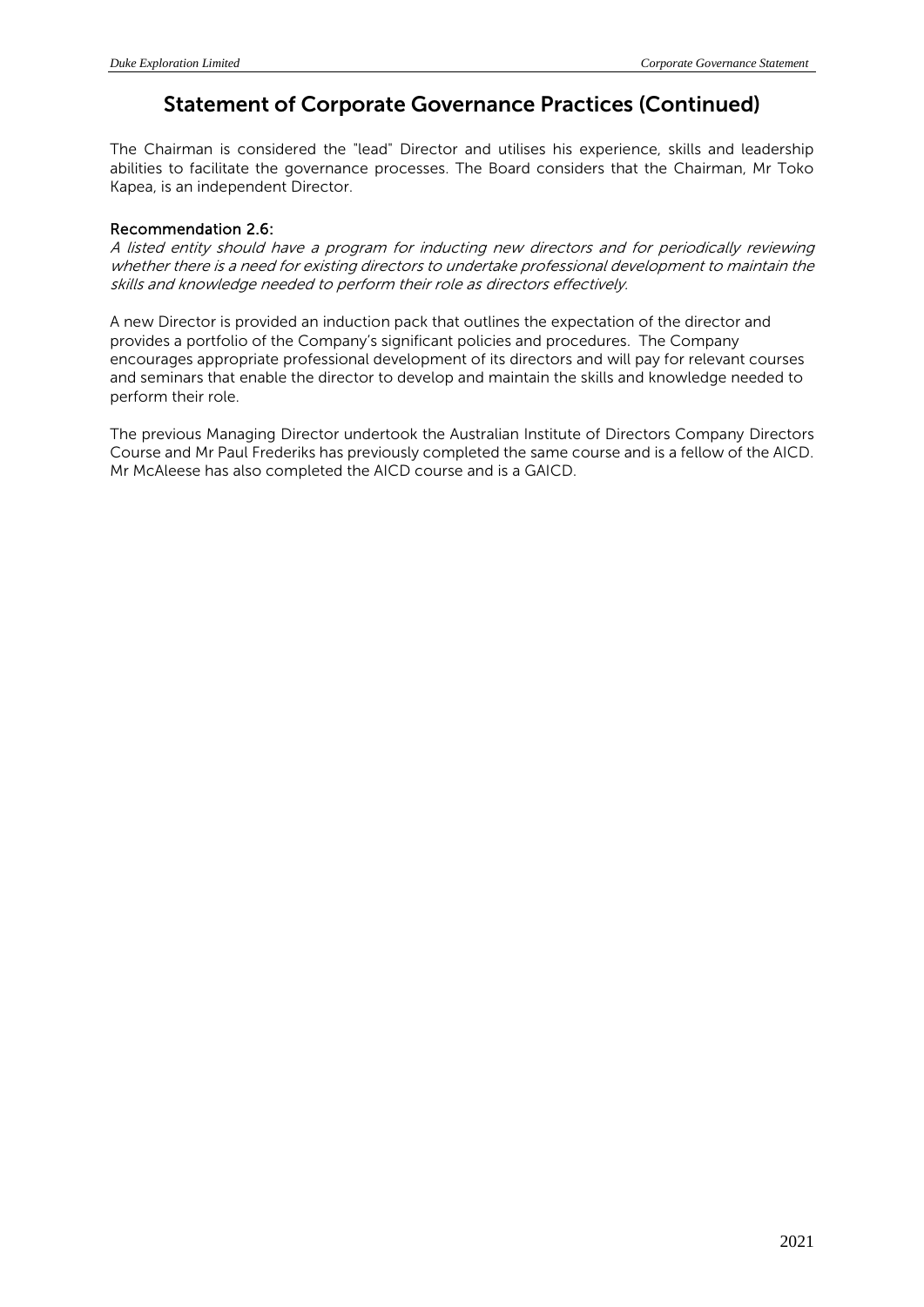## Principle 3: Instil a culture of acting lawfully, ethically and responsibly

### Recommendation 3.1:

A listed entity should articulate and disclose its values.

The Company has developed a Statement of Values which has been endorsed by the Board and applies to all employees, Directors and officers. New employees are trained on these values which are continually reinforced by senior management. A copy of the Statement of Values is available on the Company's website.

### Recommendation 3.2:

### A listed entity should:

(a) have and disclose a code of conduct for its directors, senior executives and employees; and (b) ensure that the board or a committee of the board is informed of any material breaches of that code.

The Company has developed a Code of Conduct (the Code) which has been endorsed by the Board and applies to all employees, Directors and officers. The Code may be amended from time to time as necessary to ensure it reflects the practices necessary to maintain confidence in the Company's integrity and to take into account legal obligations and reasonable expectations of the Company's stakeholders. The Code outlines the responsibility and accountability of Company personnel to report and investigate reports of unethical practices. A copy of the Code is available on the Company's website.

Trading in Company securities is regulated by the Corporations Act and the ASX Listing Rules. The Board makes all Directors, officers and employees aware on appointment that it is prohibited to trade in the Company's securities whilst that Director, officer or employee is in the possession of price sensitive information.

For details of shares held by Directors and officers please refer to the Prospectus. Directors are required to report to the Company Secretary any movements in their holdings of Company securities, which are reported to ASX in the required timeframe prescribed by the ASX Listing Rules.

### Recommendation 3.3:

A listed entity should: (a) have and disclose a whistle-blower policy; and (b) ensure that the board or a committee of the board is informed of any material incidents reported under that policy.

The Company has a Whistle-blower policy in place which has been endorsed by the Board and applies to all employees, Directors and officers. The induction process for new employees and directors encompasses an overview of this policy. A copy of the Whistle-blower policy is available on the Company's website.

### Recommendation 3.4:

A listed entity should: (a) have and disclose an anti-bribery and corruption policy; and (b) ensure that the board or a committee of the board is informed of any material breaches of that policy.

The Company has an Anti-bribery and Corruption policy in place which has been endorsed by the Board and applies to all employees, Directors and officers. The induction process for new employees and directors encompasses an overview of this policy. A copy of the Anti-bribery and Corruption policy is available on the Company's website.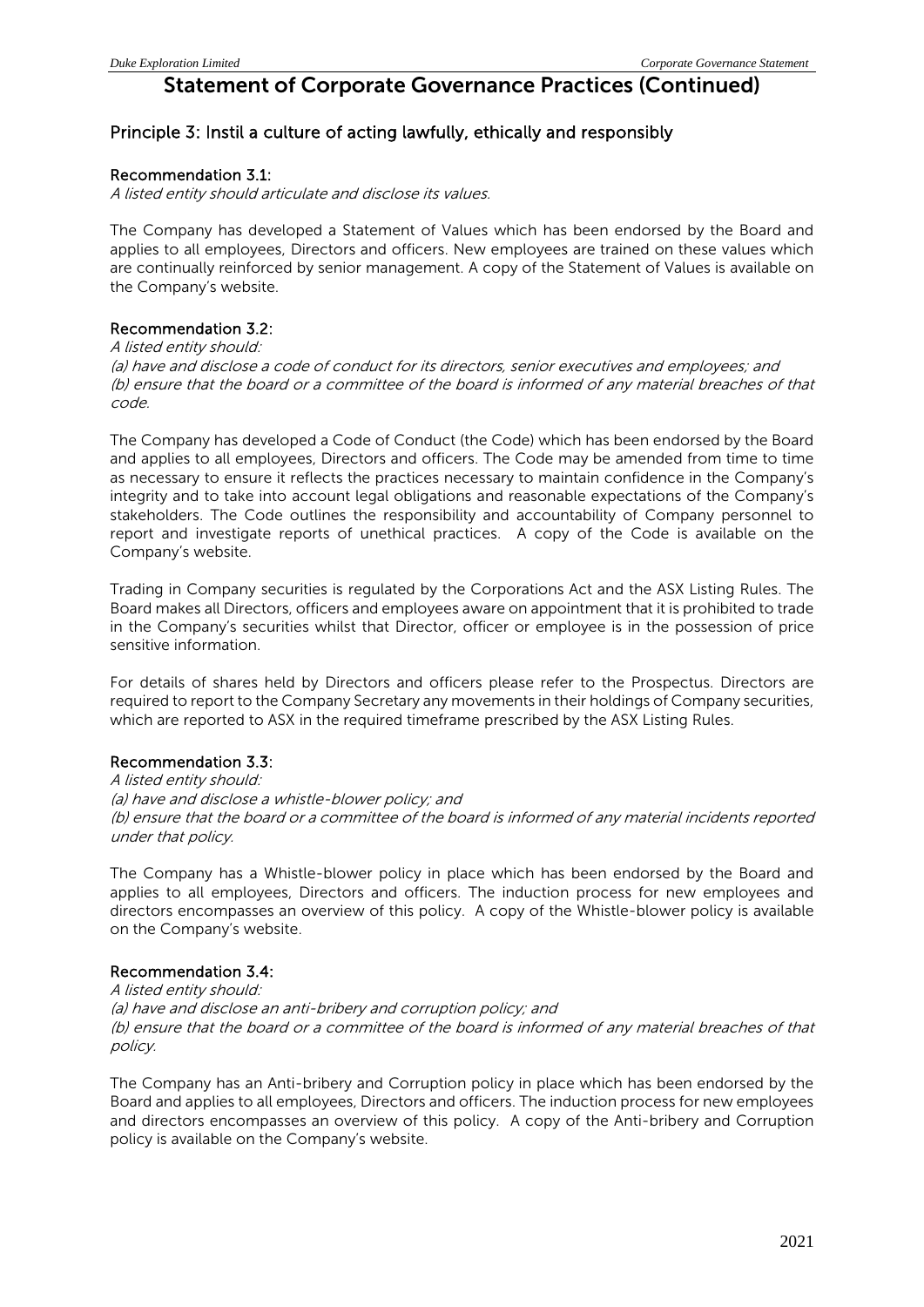## Principle 4: Safeguard the Integrity of corporate reports

### Recommendation 4.1

The board of a listed entity should:

- (a) have an audit committee which:
	- 1. Has at least three members, all of whom are non- executive directors and a majority of whom are independent directors; and
	- 2. Is chaired by an independent director, who is not the chair of the board, and disclose:
	- 3. the charter of the committee;
	- 4. the relevant qualifications and experience of the members of the committee; and
	- 5. in relation to each reporting period, the number of times the committee met throughout the period and the individual attendances of the members at those meetings; or
	- (b) if it does not have an audit committee, disclose that fact and the processes it employs that independently verify and safeguard the integrity of its corporate reporting, including the processes for the appointment and removal of the external auditor and the rotation of the audit engagement partner.

The Company does not have an audit committee. The Board considers that the Company is not currently of a size, nor are its affairs of such complexity, to justify the formation of separate or special committees at this time. The Board as a whole is able to address the governance aspects of the full scope of the Company's activities and to ensure that it adheres to appropriate ethical standards. In particular, the full Board considers those matters that would usually be the responsibility of an audit committee. The Board considers that no efficiencies or other benefits would be gained by establishing a separate audit committee.

The Company requires external auditors to demonstrate quality and independence. The performance of the external auditor is reviewed and applications for tender of external audit services are requested as deemed appropriate, taking into consideration assessment of performance, existing value and tender costs.

It is auditor's policy to rotate audit engagement partners on listed companies at least every 5 years.

### Recommendation 4.2

The board of a listed entity should, before it approves the entity's financial statements for a financial period, receive from its CEO and CFO a declaration that, in their opinion, the financial records of the entity have been properly maintained and that the financial statements comply with the appropriate accounting standards and give a true and fair view of the financial position and performance of the entity and that the opinion has been formed on the basis of a sound system of risk management and internal control which is operating effectively.

The Managing Director and the Company Secretary have declared in writing to the Board that the Company's financial statements for the year ended 30 June 2021 present a true and fair view, in all material aspects, of the Company's financial condition and operational results and are in accordance with relevant accounting standards, that this is founded on a sound system of risk management and internal compliance and control and that the Company's risk management and internal compliance and control system is operating efficiently and effectively. This representation is made by the Managing Director and Company Secretary prior to the Director's approval of the release of the annual and half yearly accounts. This representation is made after enquiry of, and representation by, appropriate levels of management.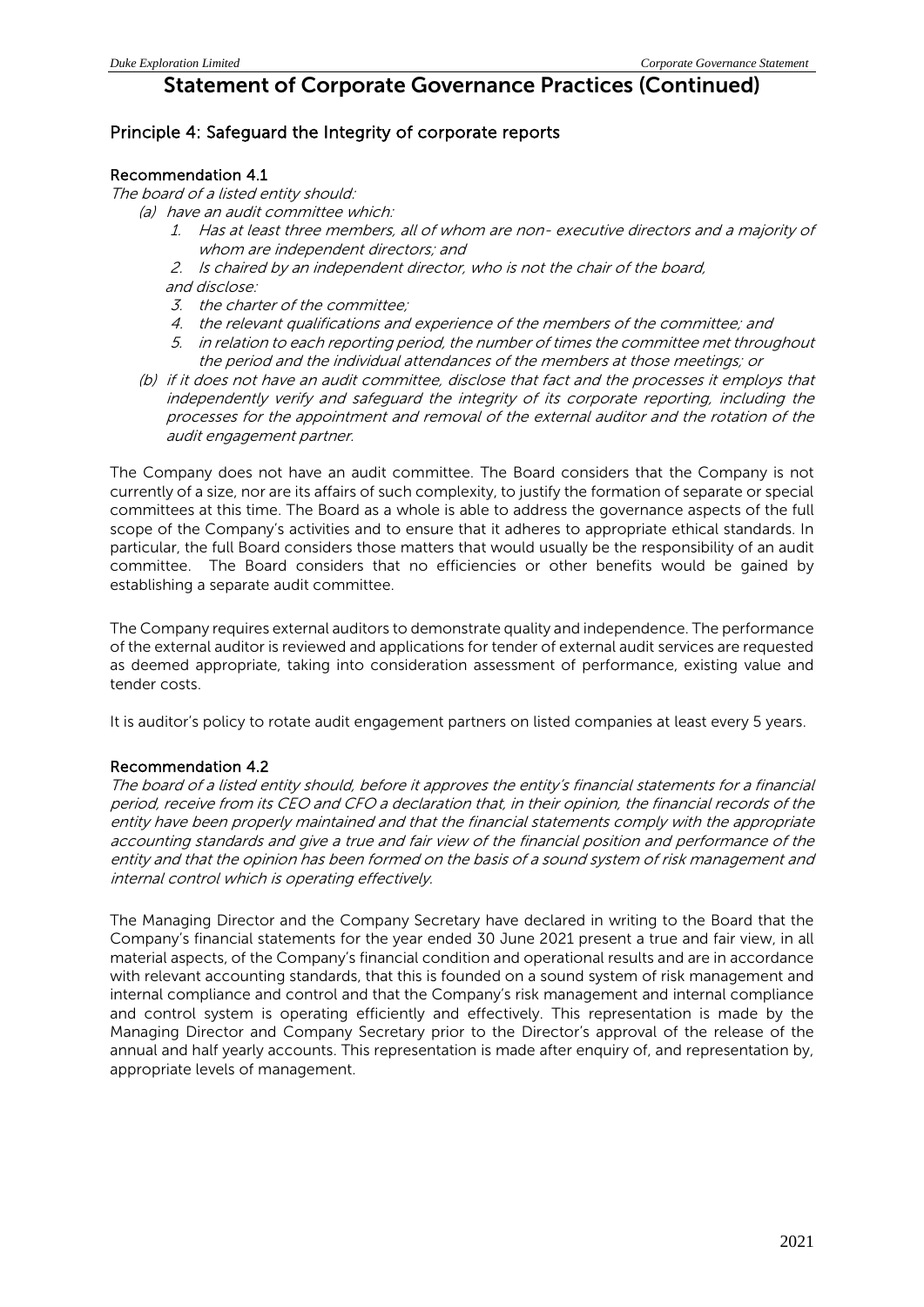### Recommendation 4.3

A listed entity should disclose its process to verify the integrity of any periodic corporate report it releases to the market that is not audited or reviewed by an external auditor.

The Company has a stringent check off procedure for all periodic corporate reports released to market which involves signoff by at least three officers including the Managing Director and Company Secretary.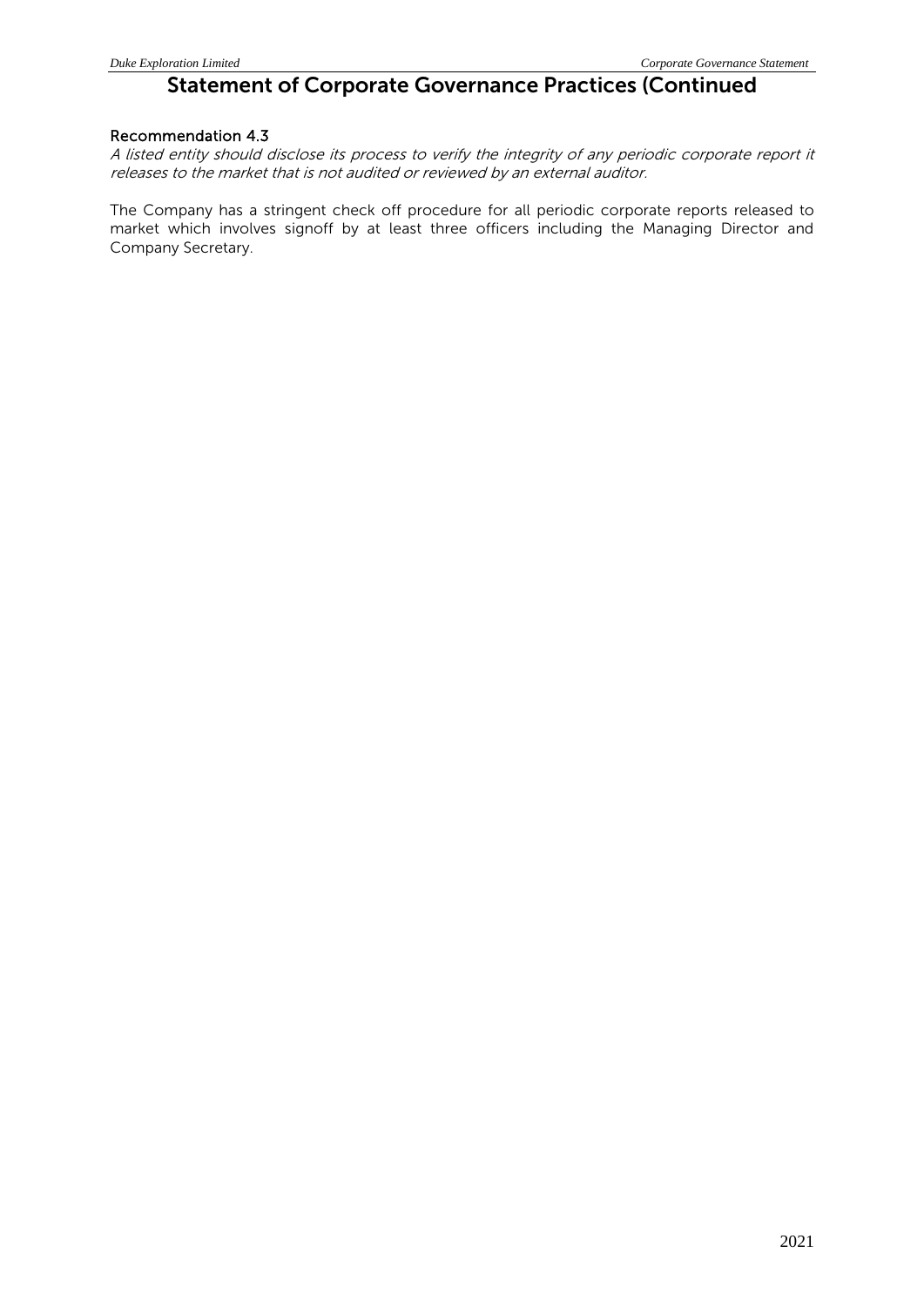## Principle 5 – Make timely and balanced disclosure

### Recommendation 5.1:

A listed entity should have and disclose a written policy for complying with its continuous disclosure obligations under listing rule 3.1

The Company has developed a Continuous Disclosure Policy which has been endorsed by the Board. The Continuous Disclosure Policy ensures compliance with ASX Listing Rules and Corporations Act obligations to keep the market fully informed of information which may have a material effect on the price or value of its securities and outlines accountability at a senior executive level for that compliance. All ASX announcements are automatically posted to the Company's website immediately after confirmation of receipt is received from ASX, including all financial reports.

### Recommendation 5.2:

A listed entity should ensure that its board receives copies of all material market announcements promptly after they have been made.

All Directors receive a copy of all announcements immediately they are made – this is achieved by adding their names to the ASX Online platform to automatically receive all announcements.

### Recommendation 5.3:

A listed entity that gives a new and substantive investor or analyst presentation should release a copy of the presentation materials on the ASX Market Announcements Platform ahead of the presentation.

The Company always releases new and substantive investor or analyst presentations to market ahead of making the presentation.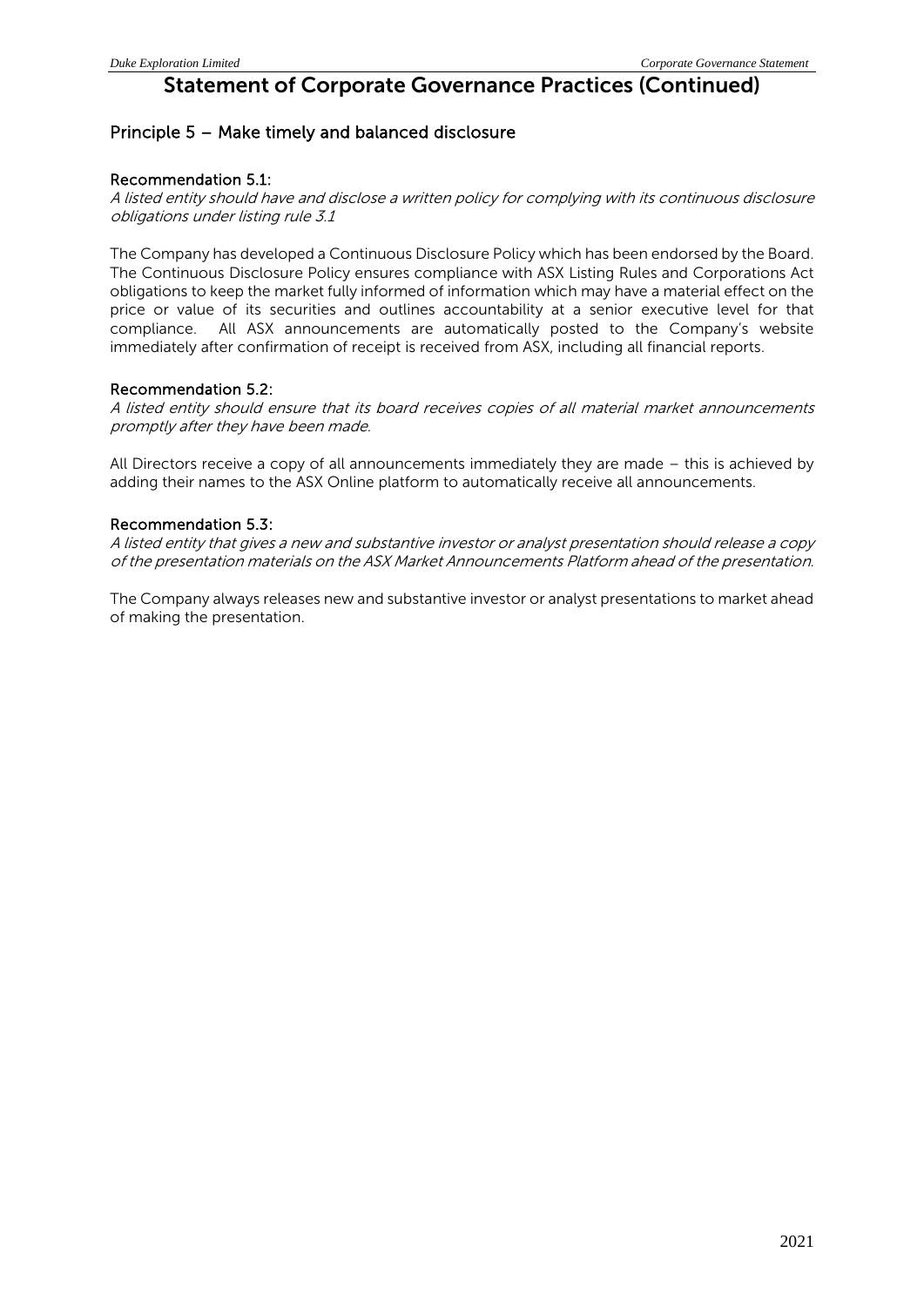## Principle 6 – Respect the rights of security holders

### Recommendation 6.1:

A listed entity should provide information about itself and its governance to investors via its website.

The Company is committed to maintaining a Company website with general information about the Company and its operations, information about governance and information specifically targeted at keeping the Company's shareholders informed about the Company. In particular, where appropriate, after confirmation of receipt by the ASX, the following are posted to the Company's website:

- relevant announcements made to the market via the ASX;
- notices of meetings;
- investment updates;
- company presentations and media releases;
- copies of press releases and announcements for (at least) the preceding three years; and
- copies of annual, half-yearly and quarterly reports including financial statements for (at least) the preceding three years.

### Recommendations 6.2 and 6.3:

A listed entity should have an investor relations program that facilitates effective two-way communication with investors

A listed entity should disclose how it facilitates and encourages participation at meetings of security holders.

The Managing Director makes himself available to meet shareholders and regularly responds to enquiries made via telephone or email. The Managing Director also completes periodic investor presentations to facilitate engagement with investors and other financial market participants.

The Board encourages full participation of shareholders at the Annual General Meeting. In preparing for general meetings of the Company, the Company drafts the notice of meeting and related explanatory information so that shareholders are provided with all of the information that is relevant to shareholders in making decisions on matters to be voted on by them at the meeting. The Company allows shareholders a reasonable opportunity to ask questions of the Board of Directors and to otherwise participate in the meeting. The external auditor of the Company is asked to attend each annual general meeting and to be available to answer shareholder questions about the conduct of the audit and the preparation and content of the auditor's report. Important issues are presented to the shareholders as single resolutions. The shareholders are also responsible for voting on the appointment of Directors.

### Recommendations 6.4:

A listed entity should ensure that all substantive resolutions at a meeting of security holders are decided by a poll rather than by a show of hands.

It is the Company's policy to have all substantive resolutions at a meeting of security holders decided by poll.

### Recommendation 6.5:

A listed entity should give security holders the option to receive communications from, and send communications to, the entity and its security registry electronically

Information about the Company is regularly emailed to all shareholders who lodge their email contact details with the Company. Information on lodging email addresses and on submitting information requests with the Company is available on the Company's website. Shareholders can receive communications from, and send communications to, the Company's security registry electronically.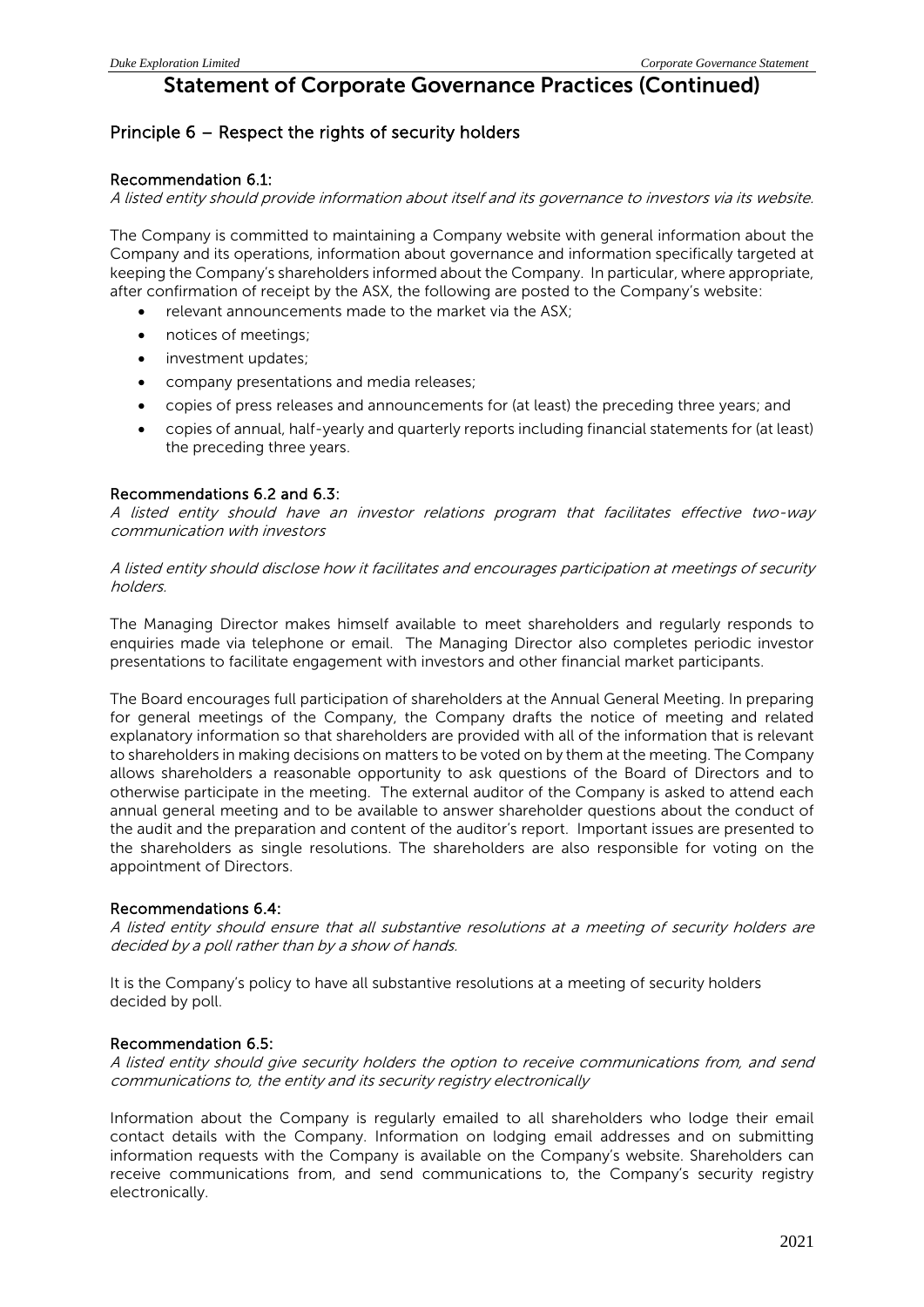## Principle 7 – Recognise and manage risk

### Recommendation 7.1:

The board of a listed entity should:

- (a) have a committee or committees to oversee risk, each of which:
	- 1. has at least three members, a majority of whom are independent directors; and 2. is chaired by an independent director,

and disclose:

- 3. the charter of the committee;
- 4. the members of the committee; and
- 5. as at the end of each reporting period, the number of times the committee met throughout the period and the individual attendances of the members at those meetings; or

(b) if it does not have a risk committee or committees that satisfy (a) above, disclose that fact and the processes it employs for overseeing the entity's risk management framework.

The Company is not currently of a size to require the formation of committees to oversee risk. The full Board has the responsibility for the risk management, compliance and internal controls systems of the Company.

The Board is responsible for identifying, monitoring and reducing the significant areas of potential business and legal risk of the Company. The Board continually reviews the risks associated with its exploration activities and also reviews and monitors the parameters under which such risks will be managed.

Management, through the Managing Director, is responsible for designing, implementing and reporting on the adequacy of the Company's risk management and internal control system. Management reports to the Board on the Company's key risks and the extent to which it believes these risks are being managed. This is performed on an annual basis or more frequently as required by the Board.

The Board is responsible for satisfying itself annually, or more frequently as required, that management has developed and implemented a sound system of risk management and internal control. It reviews strategic, operational and technical risks in conjunction with, and as a key input to an annual corporate strategy workshop attended by the Board and senior management. This workshop reviews the Company's strategic direction in detail and includes specific focus on the identification of business risks which could prevent the Company from achieving its objectives. Management are required to ensure that appropriate controls and mitigation strategies are in place to effectively manage those risks. Compliance and reporting risks and reviewed on an ongoing basis. The Board oversees the adequacy and comprehensiveness of risk reporting from management.

### Recommendation 7.2:

The board or a committee of the board should:

- a) review the entity's risk management framework at least annually to satisfy itself that it continues to be sound and that the entity is operating with due regard to the risk appetite set by the board; and
- b) disclose, in relation to each reporting period, whether such a review has taken place.

The Board considers risks and discusses risk management at each Board meeting. As outlined above, management reports to the Board on the Company's key risks and the extent to which it believes these risks are being managed. This is performed on an annual basis or more frequently as required by the Board. A review has taken place in the reporting period.

The Company's main areas of risk include:

- Geological and technical risk posed to exploration and commercial exploitation success;
- Sovereign risk, change in government policy, change in mining and fiscal legislation;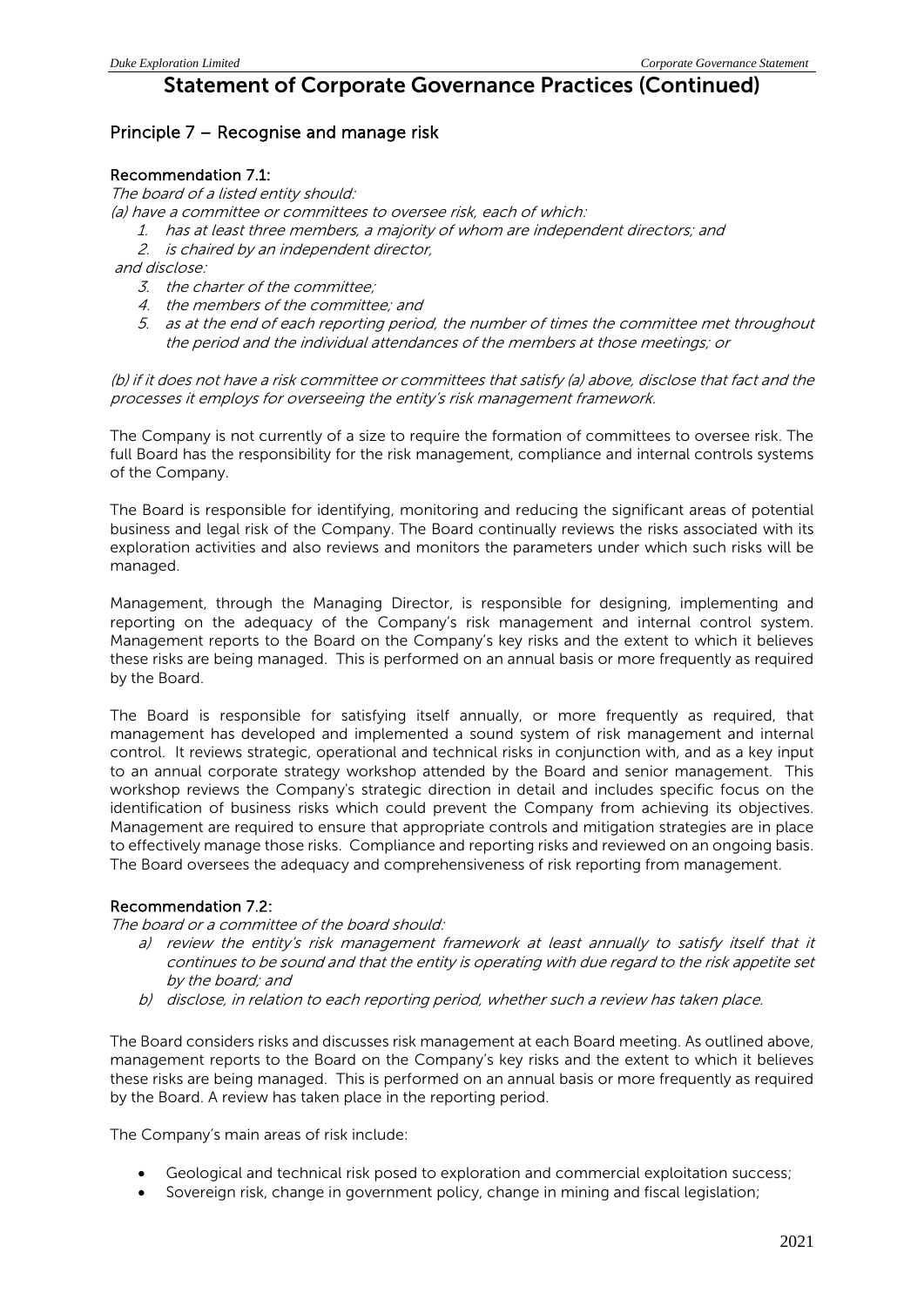- Prevention of access by reason of inability to obtain regulatory or landowner consents or approvals, or native title issues;
- Retention of key staff;
- Change in metal market conditions;
- Mineral title tenure and renewal risks; and
- Capital requirement and lack of future funding.

### Recommendation 7.3:

A listed entity should disclose:

- a) if it has an internal audit function, how the function is structured and what role it performs; or
- b) if it does not have an internal audit function, that fact and the processes it employs for evaluating and continually improving the effectiveness of its governance, risk management and internal control processes.

The Company does not have an internal audit function. The Board considers that the Company is not currently of a size, nor are its affairs of such complexity, to justify the formation of an internal audit function at this time. The Board as a whole regularly evaluates and improves the effectiveness of its risk management (refer above) and internal control processes.

### Recommendation 7.4:

A listed entity should disclose whether it has any material exposure to environmental or social risks and, if it does, how it manages or intends to manage those risks.

The Company is of the view that it has adequately disclosed the nature of its operations and relevant information on exposure to economic, environmental and social sustainability risks. Other than general risks associated with the mineral exploration industry, the Company does not currently have material exposure to environmental and social sustainability risks.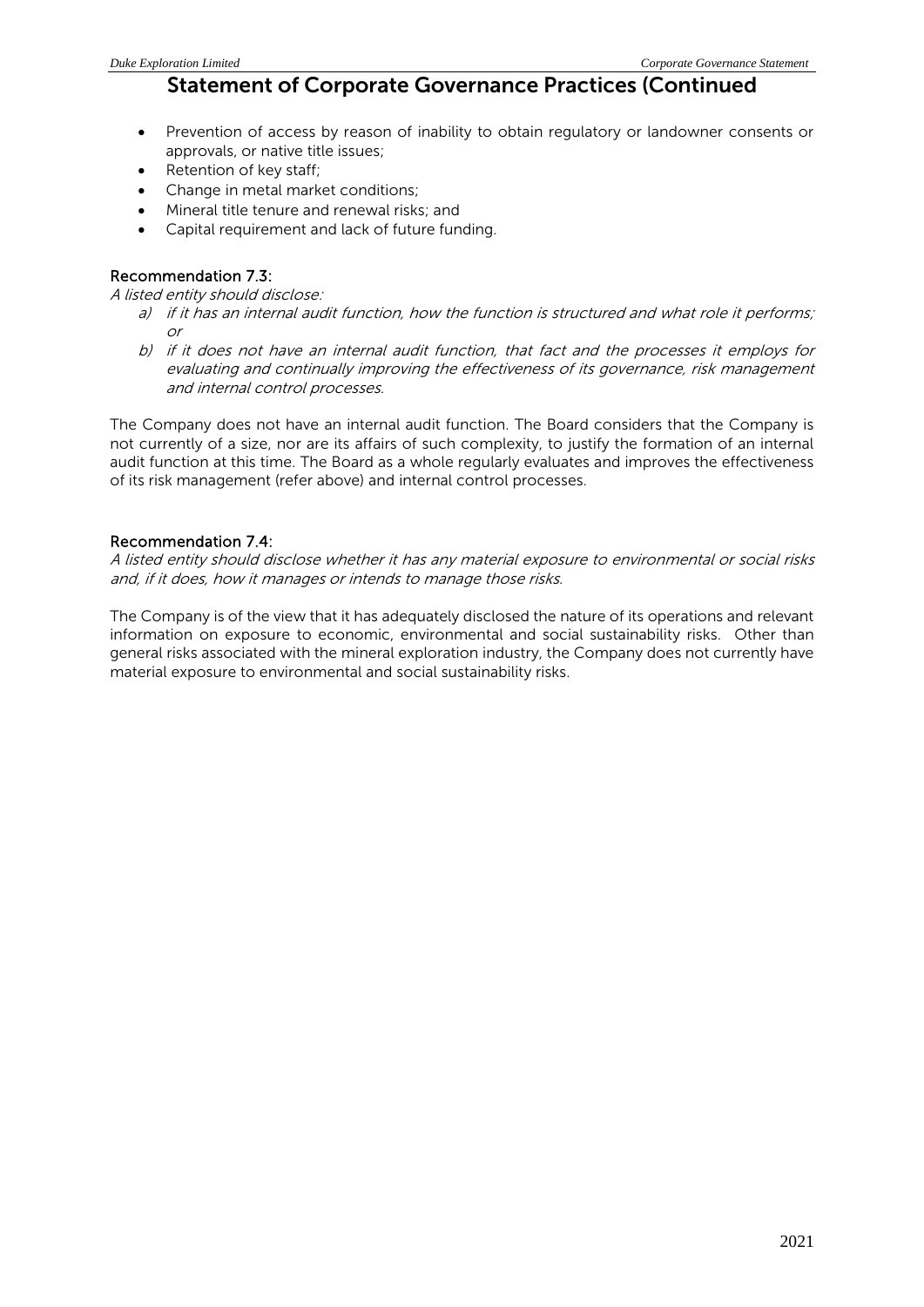## Principle 8 – Remunerate fairly and responsibly

### Recommendation 8.1:

The board of a listed entity should:

- (a) have a remuneration committee which:
	- 1. has at least three members, a majority of whom are independent directors; and
	- 2. is chaired by an independent director,
	- and disclose:
	- 3. the charter of the committee;
	- 4. the members of the committee; and
	- 5. as at the end of each reporting period, the number of times the committee met throughout the period and the individual attendances of the members at those meetings; or

(b) if it does not have a remuneration committee, disclose that fact and the processes it employs for setting the level and composition of remuneration for directors and senior executives and ensuring that such remuneration is appropriate and not excessive.

The Company does not have a remuneration committee. The Board considers that the Company is not currently of a size, nor are its affairs of such complexity to justify the formation of separate or special committees at this time. The Board as a whole is able to address the governance aspects of the full scope of the Company's activities and to ensure that it adheres to appropriate ethical standards. In particular, the full Board considers those matters that would usually be the responsibility of a remuneration committee. The Board considers that no efficiencies or other benefits would be gained by establishing a separate remuneration committee.

### Recommendation 8.2:

A listed entity should separately disclose its policies and practices regarding the remuneration of non-executive directors and the remuneration of executive directors and other senior executives.

The Company provides disclosure of all Directors and executives remuneration in its annual report.

The remuneration policy of Duke Exploration has been designed to align Director's objectives with shareholder and business objectives by providing a fixed remuneration component which is assessed on an annual basis in line with market rates. The Board of Duke Exploration believes the remuneration policy to be appropriate and effective in its ability to attract and retain the best directors to run and manage the Company. Directors remuneration is approved by resolutions of the Board. The Board's policy for determining the nature and amount of remuneration for Board members is as follows:

### Non-Executive Directors

The Board policy is to remunerate Non-Executive Directors at market rates for comparable companies for time, commitment and responsibilities. Payments to the Non-Executive Directors are reviewed annually, based on market practice, duties and accountability. The maximum aggregate amount of fees that can be paid to Non-Executive Directors is subject to approval by shareholders at the Annual General Meeting. Fees for Non-Executive Directors are not linked to the performance of the Company. However, to align Directors' interests with shareholder interests, the Directors are encouraged to hold shares in the Company. Non-Executive Directors are entitled to receive incentive options and or performance rights (subject to shareholder approval) as it is considered an appropriate method of providing sufficient reward whilst maintaining cash reserves. There is no scheme to provide retirement benefits, other than statutory superannuation, to Non-Executive Directors.